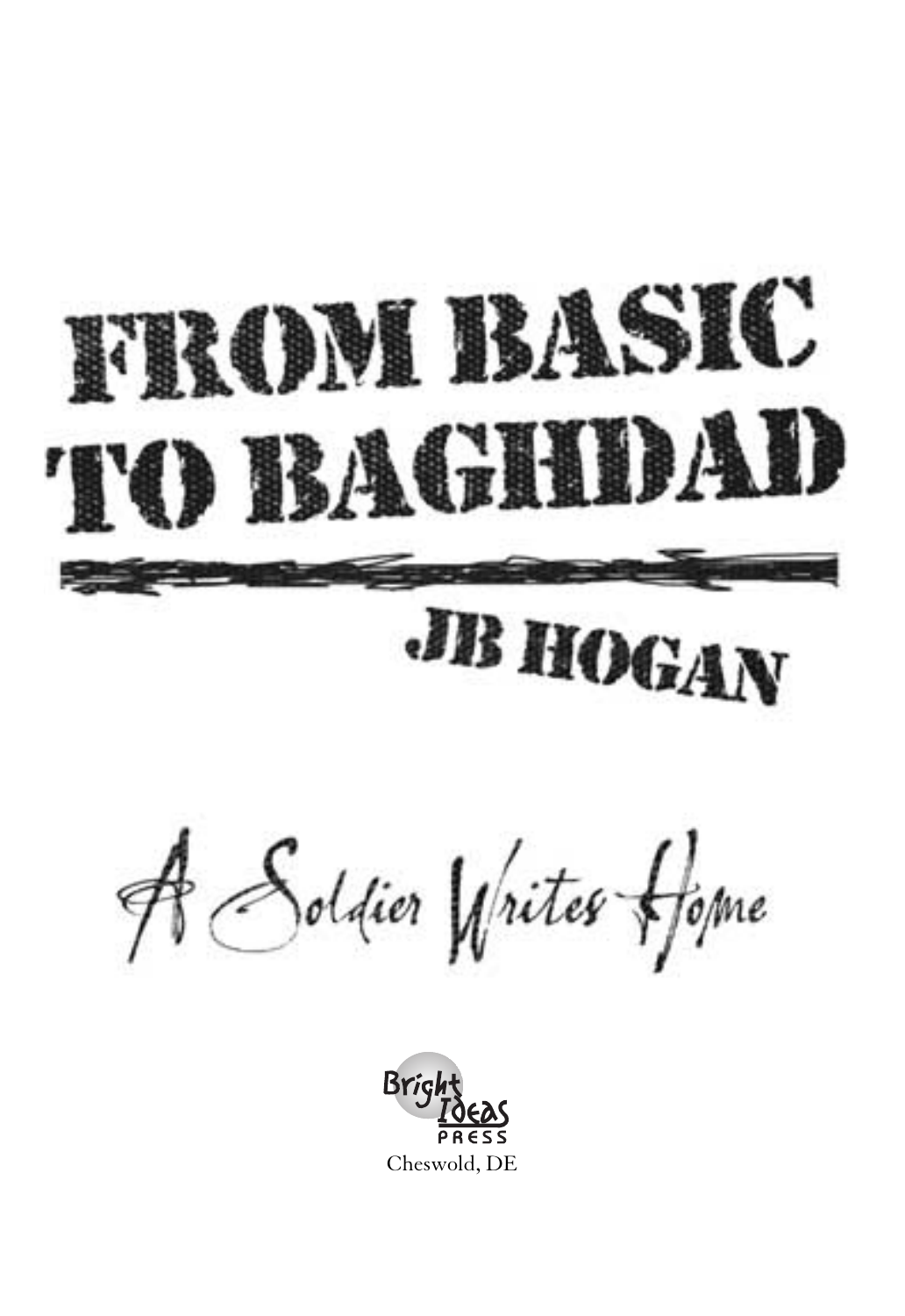## **Dover responds to the terrorist attacks**  $\frac{Dover \sim Dover \sim D}$

By ERIN KOSNAC, JEFF BROWN *Staff Writers ——————————————————*

As the horrors of Tuesday morning's terrorist attacks began to reach Dover, the city and the state o<sup>f</sup> Delaware took their own precautions. Assuming the maximum level of security at Dover Air Force Base was among them.

Dover AFB spokesman TSgt. Mitch Gettle said the base had gone to ThreatCon Delta, the military's highest level of security. Only authorized Department of Defense identification card holders are being allowed on the base for the foreseeable future.

"Our main interest right now is to protect our resources and our people," Gettle said, adding the base has not received any specific threat to its security. The base is being proactive to guard against possible threats.

"We're in a very fluid environment right now," Gettle said, "Our leaders on base are doing everything

that's necessary." Gettle added the base mortuary, which normally handles large numbers of casualties after accidents or terrorist acts, has not been activated.

Conferring with state and federal public safety officials, Gov. Ruth Ann Minner ordered nonessential state employees to go home, schools to close and recommended businesses do the same.

"Though there has not been a threat to Delaware and there is no reason for panic, I want to take every precaution. This is a time when families should be together," Minner said in a press release Tuesday. "Every individual should be very aware of their surroundings at work, as they leave work if they do so, an<sup>d</sup> at home. Again this is not a time for panic, but it is a time for caution."

All school districts and City o<sup>f</sup> Dover offices closed in response to the national situation.

As the toll of this tragedy remained uncertain, Bishop Michael A. Saltarelli, bishop of the Catholic Diocese of Wilmington released a statement.

"…I call on the people of Delaware and Maryland's Eastern Shore to pray with me for the innocent victims of this attack and their families, for the American people and our leaders…"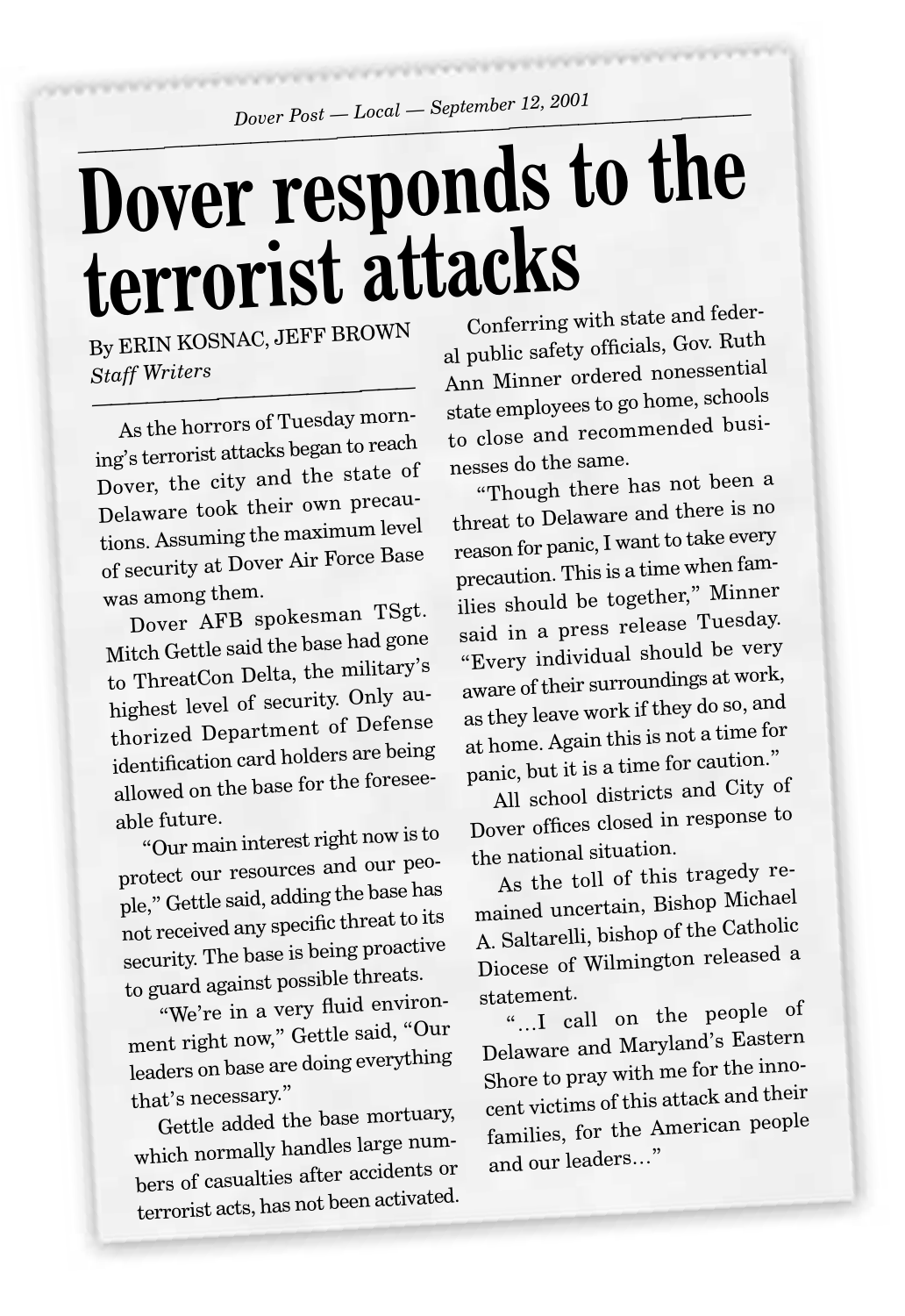## 09/11/2001

Letter from JB dated September 11, 2001

Dear Home,

They say that September 11 will live alongside December 7 in infamy. I have heard and overheard a lot. They say that there were more casualties today than at Pearl Harbor. I have heard that two huge towers that I saw not too long ago with some good friends are now a pile of rubble and bodies. I have heard that the army wing of the Pentagon was destroyed — but Generals Shelton and Shinseki were not present. That fortress that is the State Department is completely gone as far as I know. And the final slap was delivered when Camp David was hit. I don't even know what they mean by "hit." And the last thing I heard is that this is one of three planned strikes on the U.S.

We are only a few baby steps from declaring war. All we need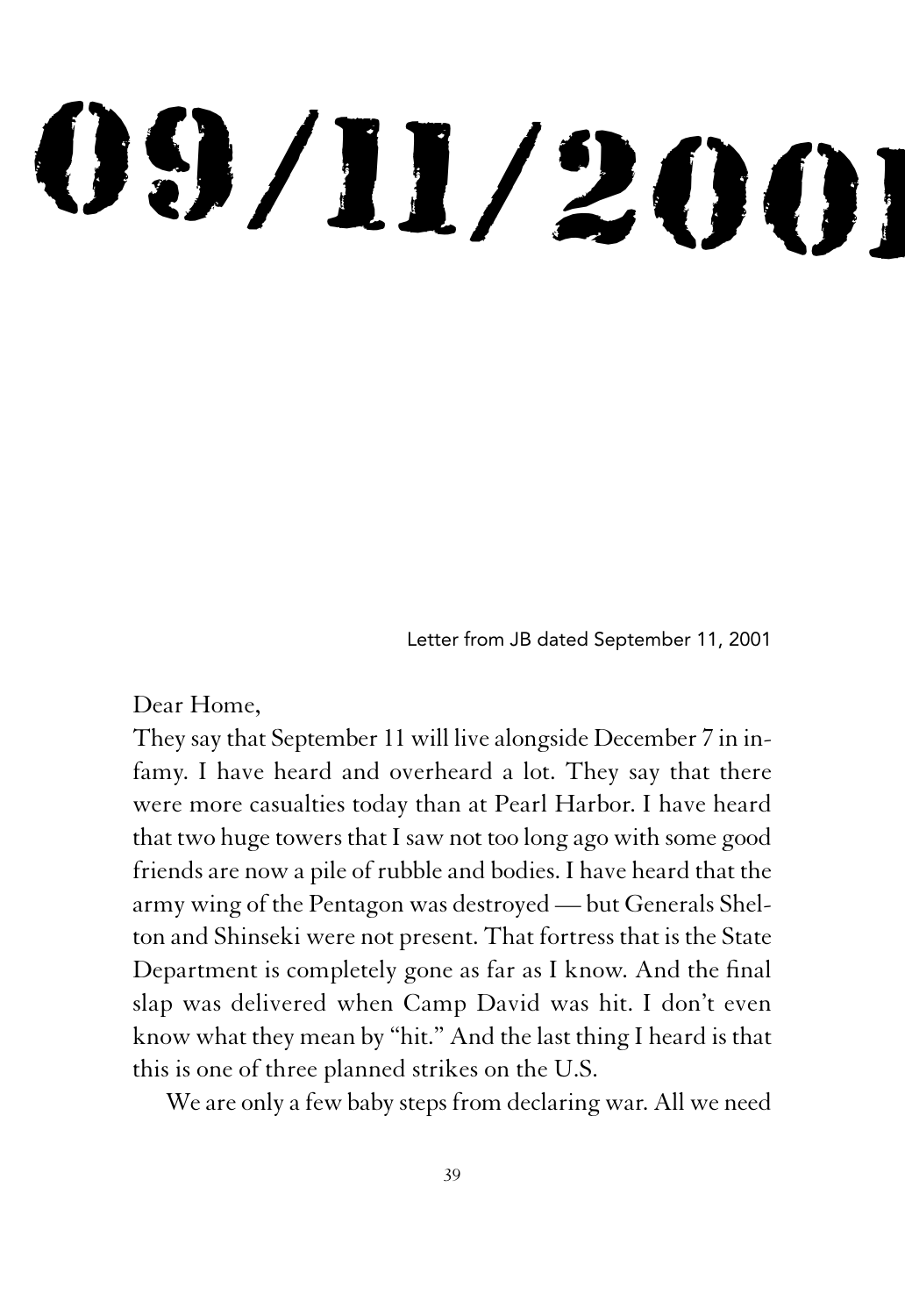to do is find out who to declare war on. This is probably the scariest day of my life. I have heard all kinds of rumors: "If something goes down we'll deploy three days after graduation." "We may go on alert and they can send anyone here as long as they have qualified on their rifles." "We know who did it." "We'll never know." "Delta Force and the third Ranger battalion are already prepping."

It's like the whole world went crazy in a couple of hours. The last news we got was around 1300 — then the drill sergeants disappeared. I don't know if anything else has gone down since then. I am anxiously awaiting mail and news for tonight but not really expecting it. We didn't get mail yesterday either.

But all that and our training and PT and chow all seem really secondary right now. I'm sorry I can't really think of anything to tell you about now. The specter of war looms, and all I know is that I want to get as much out of every piece of training that I can get. That may be what keeps me alive in a few weeks/months.

I don't want you to worry about me though. I am in God's hands and it is His choice where I go. And I promise you — I will come home from any combat I am sent to.

Please keep me, the victims, the president, and the nations at risk in prayer. PLEASE send some kind of condensed news reports as you can. I love you guys. See you soon.

 $\sim$  JB



Letter from JB dated September 12, 2001

Dear Home,

This letter is being written hours later. Everyone is in bed and I

from basic to baghdad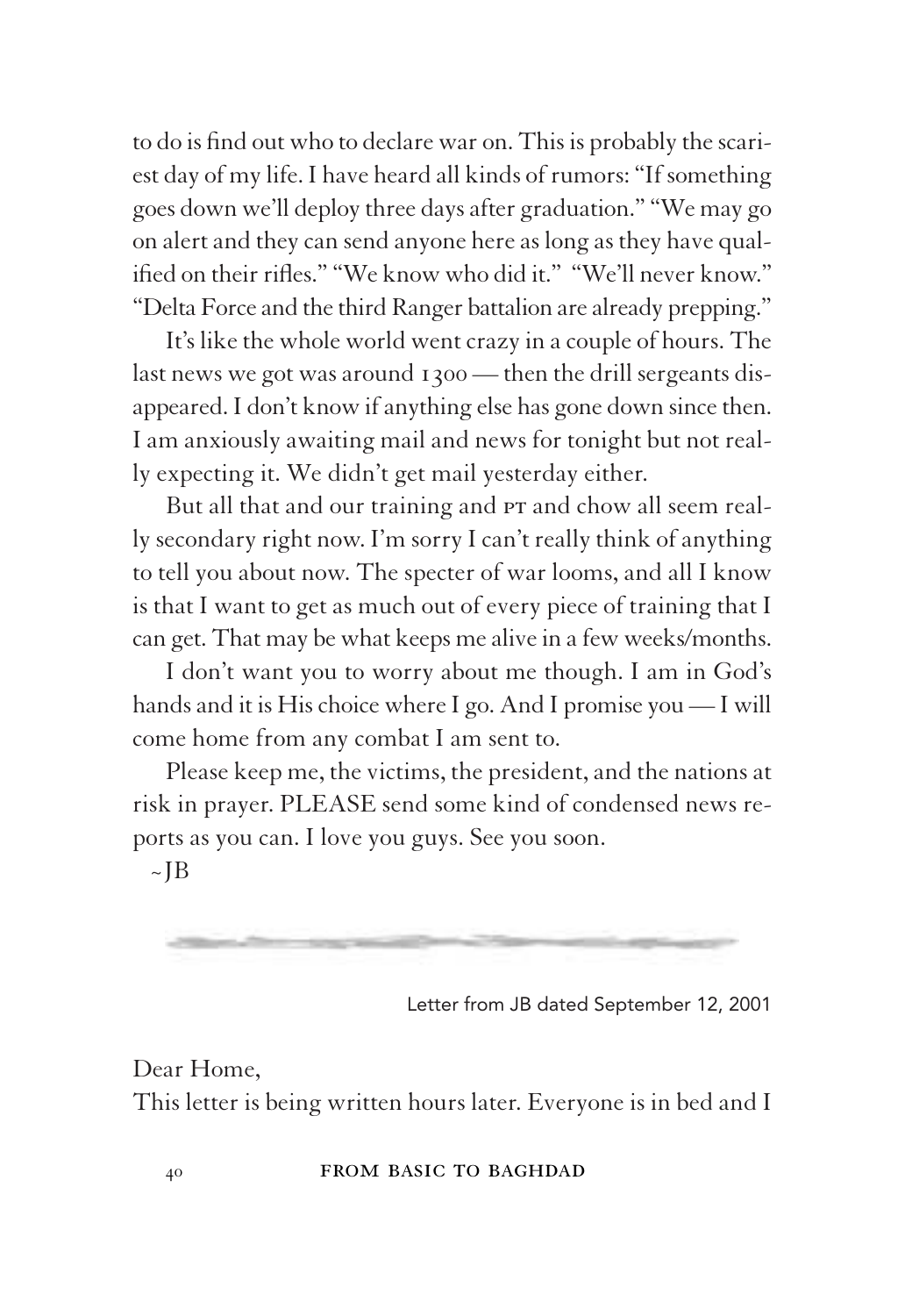September 12, 2001 Dear Home, ... <sup>S</sup>o, here's what's been going on. We had our five-mile Eagle run yesterday. Too easy — we had it done in  $\varphi$ 3:10. Wish we'd gone around 35:00 or less. But the entire company minus only 5 percent must pass the run so they keep it slow. <sup>C</sup>orrection. That should read only 5 percent can fall out or go on sick call and not pass the run or the company does not graduate. <sup>T</sup>omorrow at 0345 we are stepping out for a quick eight-mile road march. Not a whole lot of fun. It's going to be all day buddy-team movement. Then the night infiltration course, which is crawling under live machine gun fire...

9 /11/2001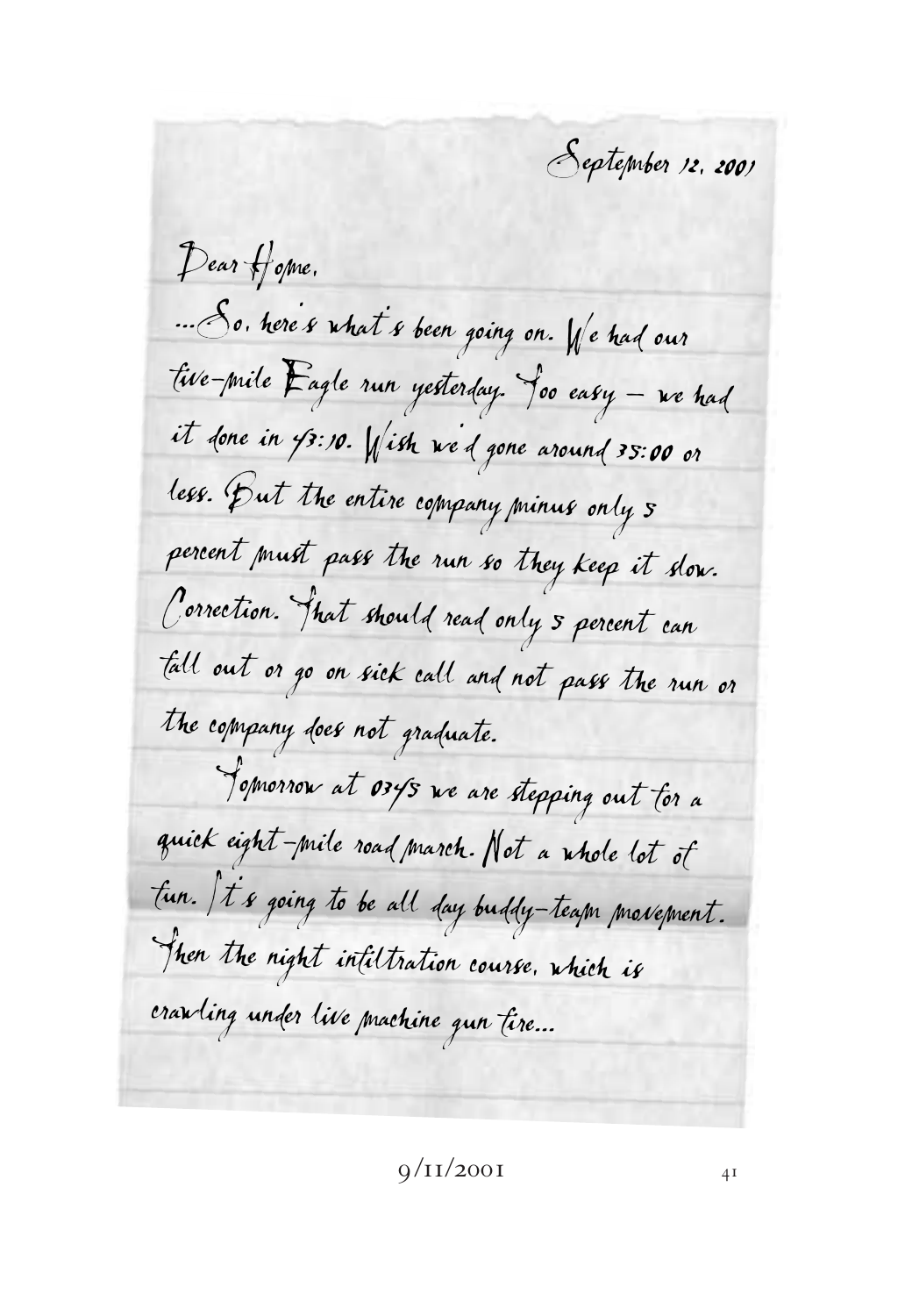am guarding them. A good thief could be behind me though as I am concentrating more on this letter than on those numbskulls around me. Not my fault if they leave their lockers open anyway.

Today was really scary. Make no mistake. But one of the drills called a formation to dispel rumor — which really helped. Camp David was not hit. Nobody is deploying anywhere and training will continue as normal. However, America is in a serious state, and we are on a further news blackout. Training is going to be super serious. I just hope everyone can get that into their skulls.

So, here's what's been going on. We had our five-mile Eagle run yesterday. Too easy — we had it done in 43:10. Wish we'd gone around 35:00 or less. But the entire company minus only 5 percent must pass the run so they keep it slow. Correction. That should read only 5 percent can fall out or go on sick call and not pass the run or the company does not graduate.

Tomorrow at 0345 we are stepping out for a quick eight-mile road march. Not a whole lot of fun. It's going to be all day buddy-team movement. Then the night infiltration course, which is crawling under live machine gun fire. Then we bivouac and ride back here. I'm not real excited about tomorrow, but it'll probably make the week go by faster.

I am still concerned about the state of, well, everything right now. The drill sergeant said everything has changed overnight. Anything that happens — especially any statements the president issues would be really nice to read.

For the meantime I am okay. There's no reason to start worrying now. There may be a time to worry later, but there just as likely may not. Forget about the future until it happens.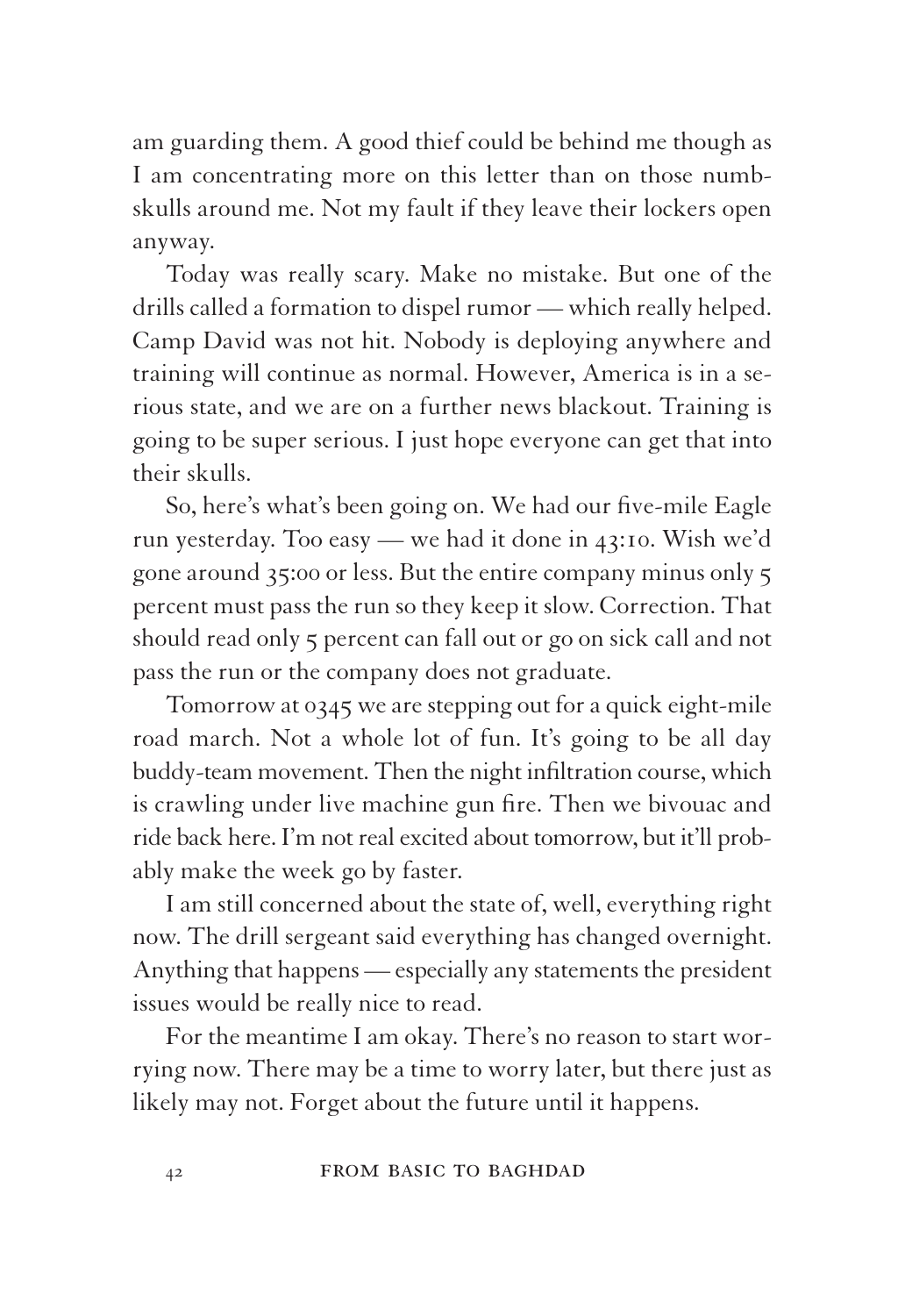Looking forward to hearing from you. Tiredly,  $\sim$ IB

Letter from JB dated September 15, 2001

## Dear Home,

I received more letters from you on Thursday. We hadn't received mail in a while because of bivouacs and stuff. It was good to hear from you guys.

I'm still going to the Pentecostal service. It's better than nothing I guess. I really miss Grace, especially getting a message with some real depth.

Well, this is the unpleasant part. As you know, on the  $II<sup>th</sup>$  a whole lot of bad stuff happened and the world totally changed. President Bush has said that he has declared war on terrorists and anyone who harbors or helps them. If we start deploying for war, the infantry goes. On October 12, I will be part of the infantry.

Don't start worrying now though. It is probably equally likely that I will not deploy or see any combat. [Author's Note: Ha! Ha Ha!] Also, they will not pull us out of basic or anything crazy like that. You can be sure that I am getting the training I need to survive and kill the enemy if I am called to do so.

Although I do want revenge, I'm not desirous of combat and war, and I do not hope for battle. Whatever comes, I will do my duty and be as prepared as I possibly can. President Bush has told everyone who wears a uniform to get ready. We are here getting ready. Don't worry about me. There are lots of us. Many may not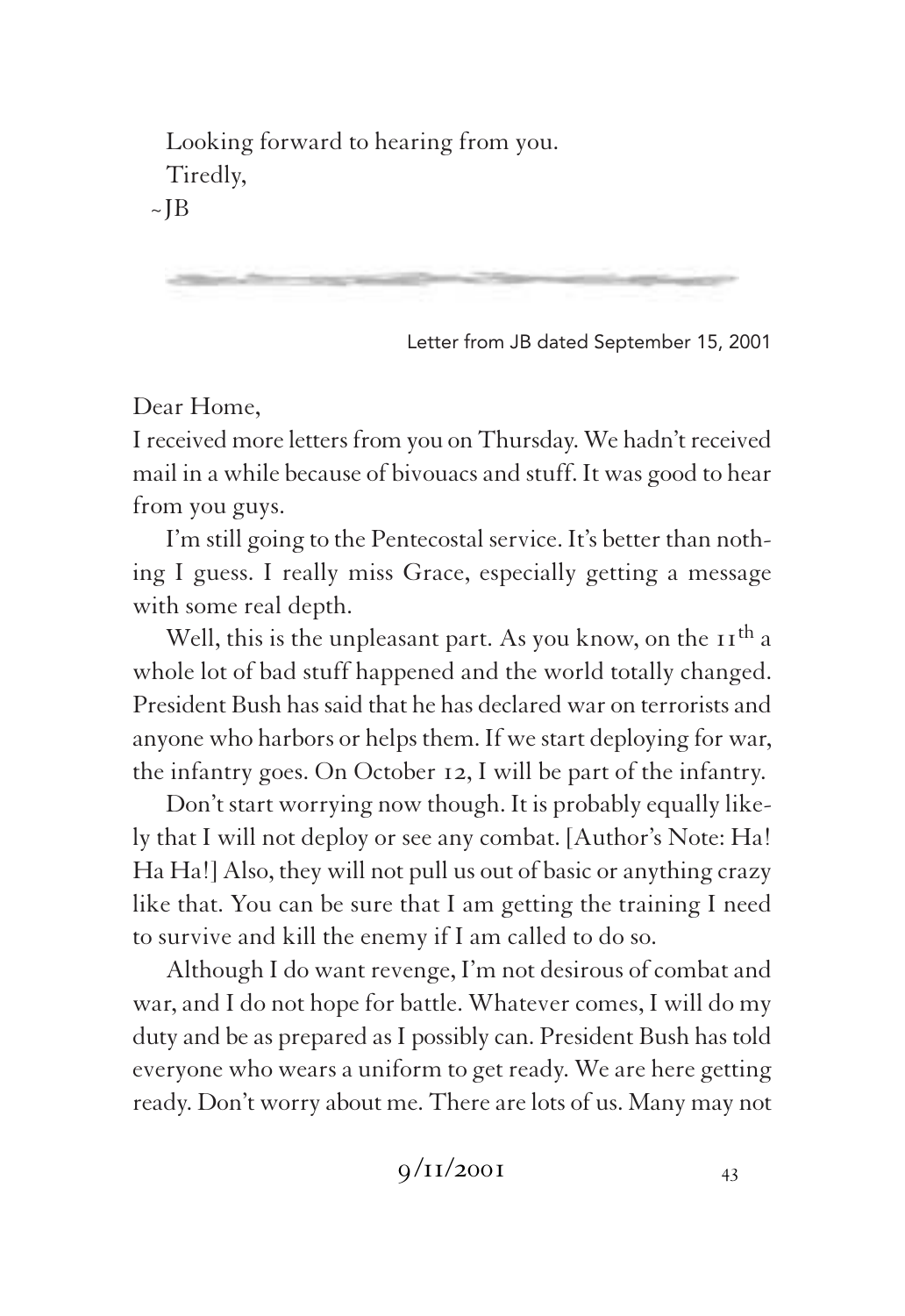go. If we do all go, there will be tons of us. We have a great number of allies too. Heck, even Russia has said they'll cover our back on this one. So I'll be there with plenty of battle buddies.

Don't start worrying. [Editor's Note: I guess I have a certain reputation along those lines.] There is no need. I am perfectly safe and continuing to train. FTX is coming up in less than two weeks and I will learn tons there. In less than a month I'll be seeing you guys.

For now, war or no war, deployment or regular duty, it's all up in the air. Things will continue as normal. But start praying a lot. Please put me in the bulletin for prayer as well. Things may go totally smoothly but they could also go very bad very quickly. So pray.

By the way, for some reason we are watching a movie instead of using the phone. It's *Air Force One*. [Editor's Note: Interesting choice!] I'll write more later. Things are going well here. I love you all very much! See you in 27 days.

 $\sim$  JB



Email from Maggie dated October 8, 2001

Dear friends and family,

This letter from JB has been sitting on my desk for several days, unbeknownst to me, buried under a pile of papers. Bob, Tyler and I are leaving very early next Wednesday for graduation. If any of you that were thinking of going want to know our hotel info, please email us. We will be there Thursday for the family day ceremony and will stay through Sunday as long as he has leave. Thanks for all your prayers and letters! It has been an

from basic to baghdad

44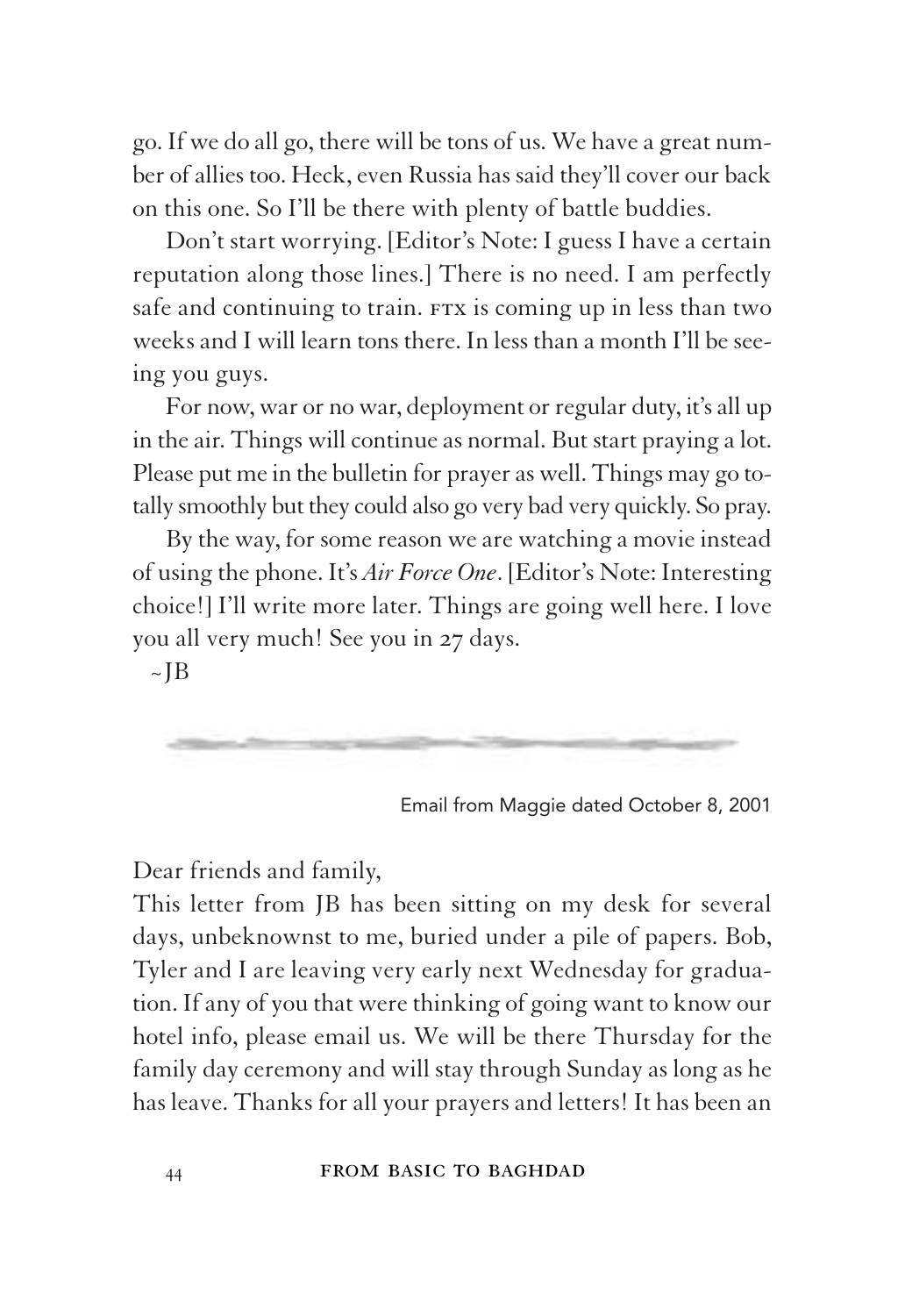

*"You said a night mission tonight, right guys?"*

amazing thing to watch his growth through this process. God is good! We continue to covet your prayers for him during this next phase of training.

Blessings, Maggie



September 27, 2001

Dear Home,

Well, here is my last letter home before FTX. [Ed. Note: This is some sort of weeklong field exercise under very tough condi-

9 /11/2001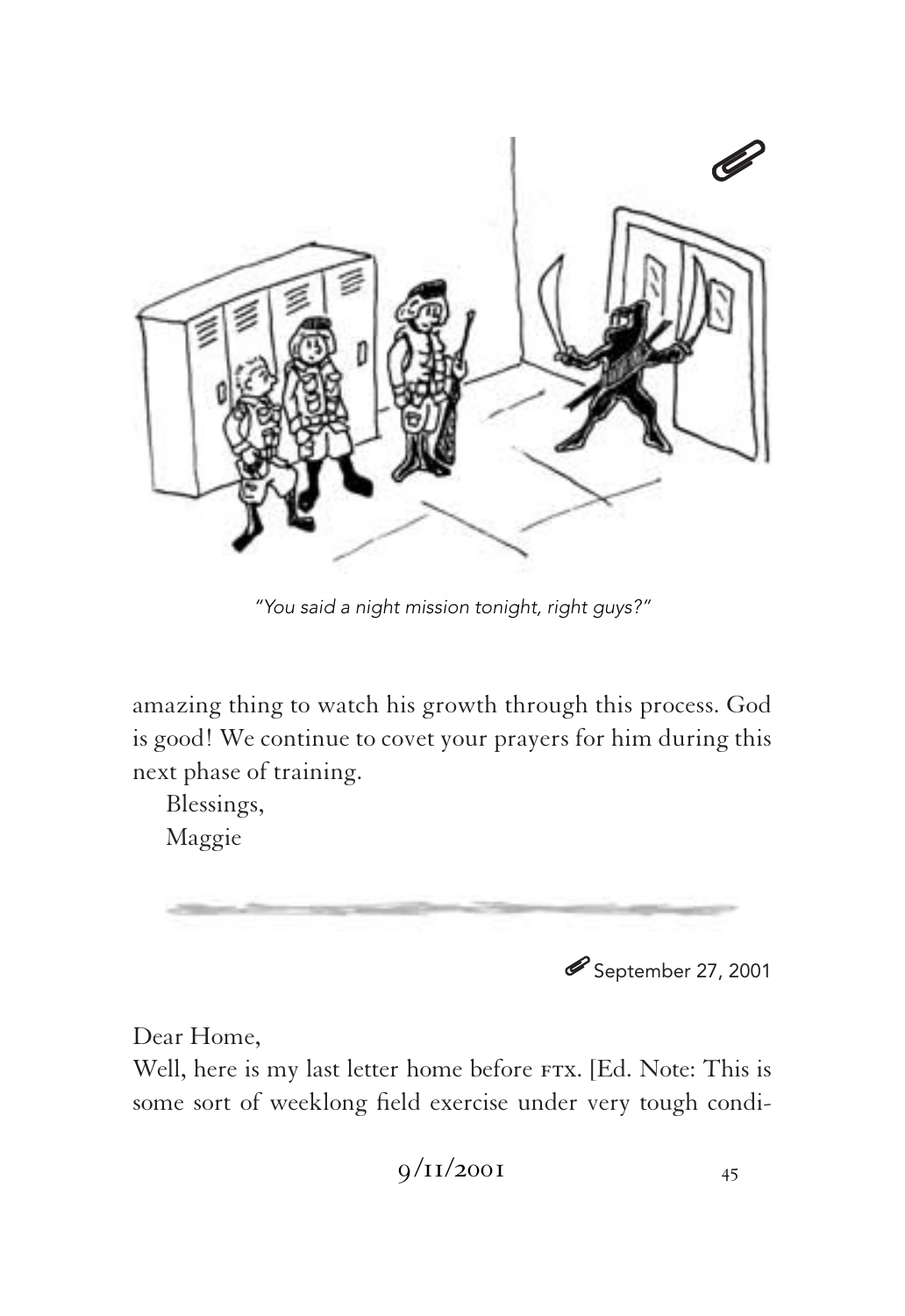tions.] We are stepping out at 0400 for our 15-mile road march. It is going to be an intense week. Let me say a few things before I start rambling about FTX. Don't send any more letters after October. 6. That should leave plenty of time for them to get here before graduation. After that wait for my new address. Please add one can of cashews and one bag of chocolate stuffed Oreos to the food list.

Have you made reservations at a hotel yet? I really hope you get a suite so that we can cook and stuff. [Editor's Note: We?] ...And have actual separate rooms. That really appeals to me now. One room with 55 guys really stinks after a while. A short while.

Well, let me tell you about FTX now. Wake up is at 0200. We step out at 0400. That day won't end until 0300. It's gonna be rough. The road march will be a little over 15 miles. Our rucks were way lighter than standard load when we packed the first time. However, that was only the first list. Our rucks are overflowing now. I don't think I could add a toothbrush if I wanted to. [Editor's Note: Does this mean he has NO toothbrush?]

Fourth Squad (my squad) was designated the special weapons squad — just like in a real unit. I got issued a rocket launcher.) I was kinda hoping for a saw but I feel pretty cool being one of only two guys here who can do anything about a tank or a Bradley showing up. The other guy is my battle buddy — who is, with all intended affection, a total box of rocks — so it's pretty much up to me.

Okay, it's naptime. I'll write more tonight.

Our platoon is pretty well equipped this cycle. They are trying to make it as close to combat load as possible. We are packing four 240bs, six saw<sup>s</sup> and six grenade launchers. We also have two huge radio systems, (the antenna sticks three feet out of the ruck!)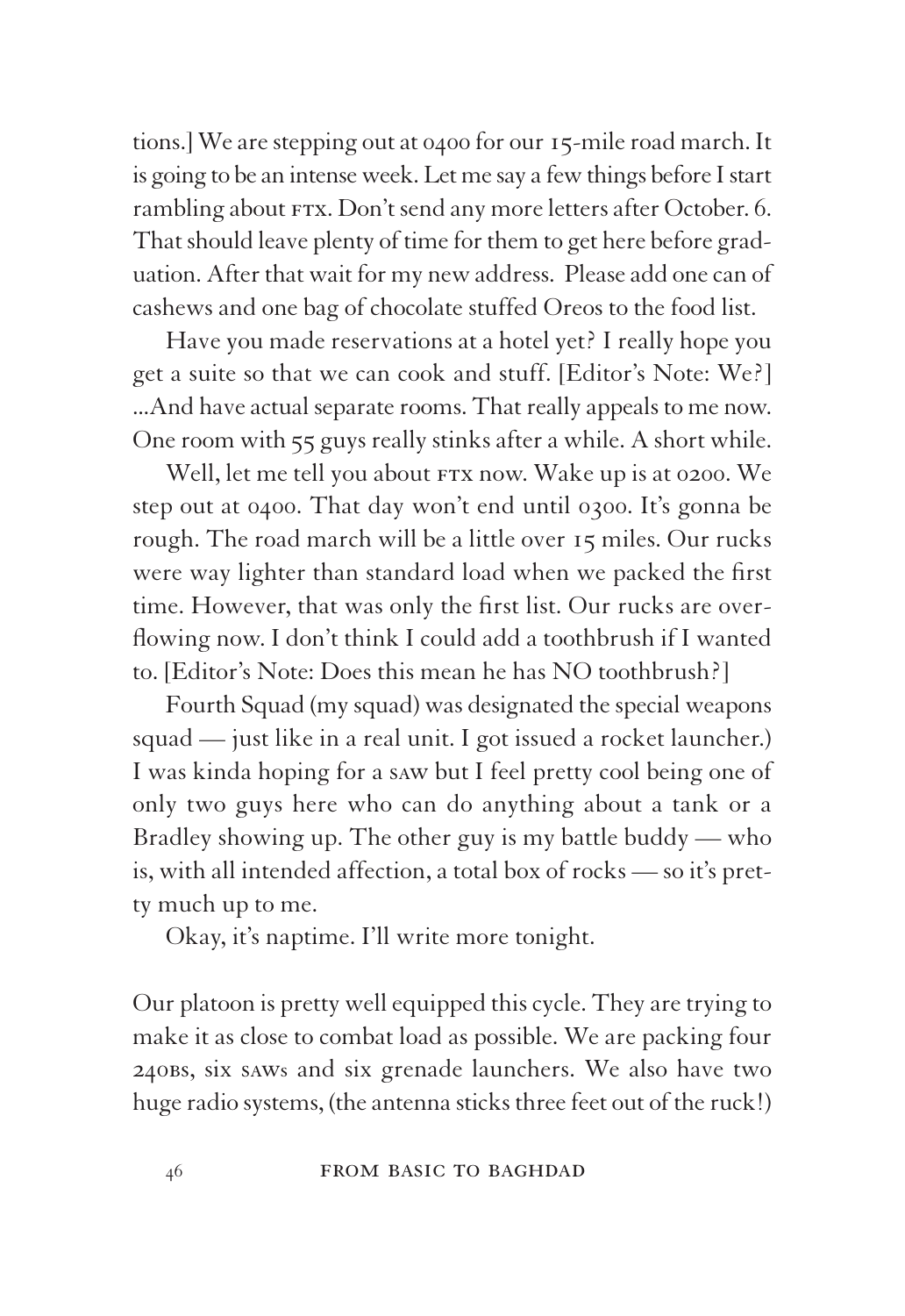and one small radio per squad. Then we've got night vision scopes for all automatic weapons. We've got claymore mines and tons of ammo. We look much better than any other company going on FTX.

Hopefully we'll get mail one last time before we step out. It'd be nice to have some words from home in my head before I leave.

Anyway. On Wednesday we had our final PT test. It was about 38 degrees outside. Our uniform was a long sleeve shirt and shorts. It was absolutely horrible. I still managed to run 14:10 but I collapsed afterwards. I could hardly breathe! That's the second time my asthma has really interfered. It takes really cold air to do so. [Editor's Note: Please pray. Thirty-eight degrees is not nearly as cold as some places he may be sent!] I think I'll be okay though. As bad as it was, it wasn't like it used to be back home.

I did 79 sit-ups in two minutes. One hundred percent on the pt test is 78. I was pleased. I only did 43 push-ups. Forty-two is 60 percent and the cut-off for graduation, so that was close. I'll keep getting higher at my unit.

Well, so far it looks like my leave (the two days after graduation) is a go. Also, unless things get really ugly, I'll be home for Christmas. That would be nice. Maybe I can make it to the New Year's Eve party.

I've decided against ocs for now, partly because I want to fight when it's my time and partly because you can make more money in the long run if you go in with a higher nco rank.

Ranger school is almost for sure not an option anymore. Lots of people are having it taken away. I will still get Airborne though. I was really hoping to call before FTX but it doesn't look good. Oh well. It is really close to graduation. Only six more training days.

Have you got up with Sue and Dwayne? I really hope Luke

$$
9/II/200I
$$
 47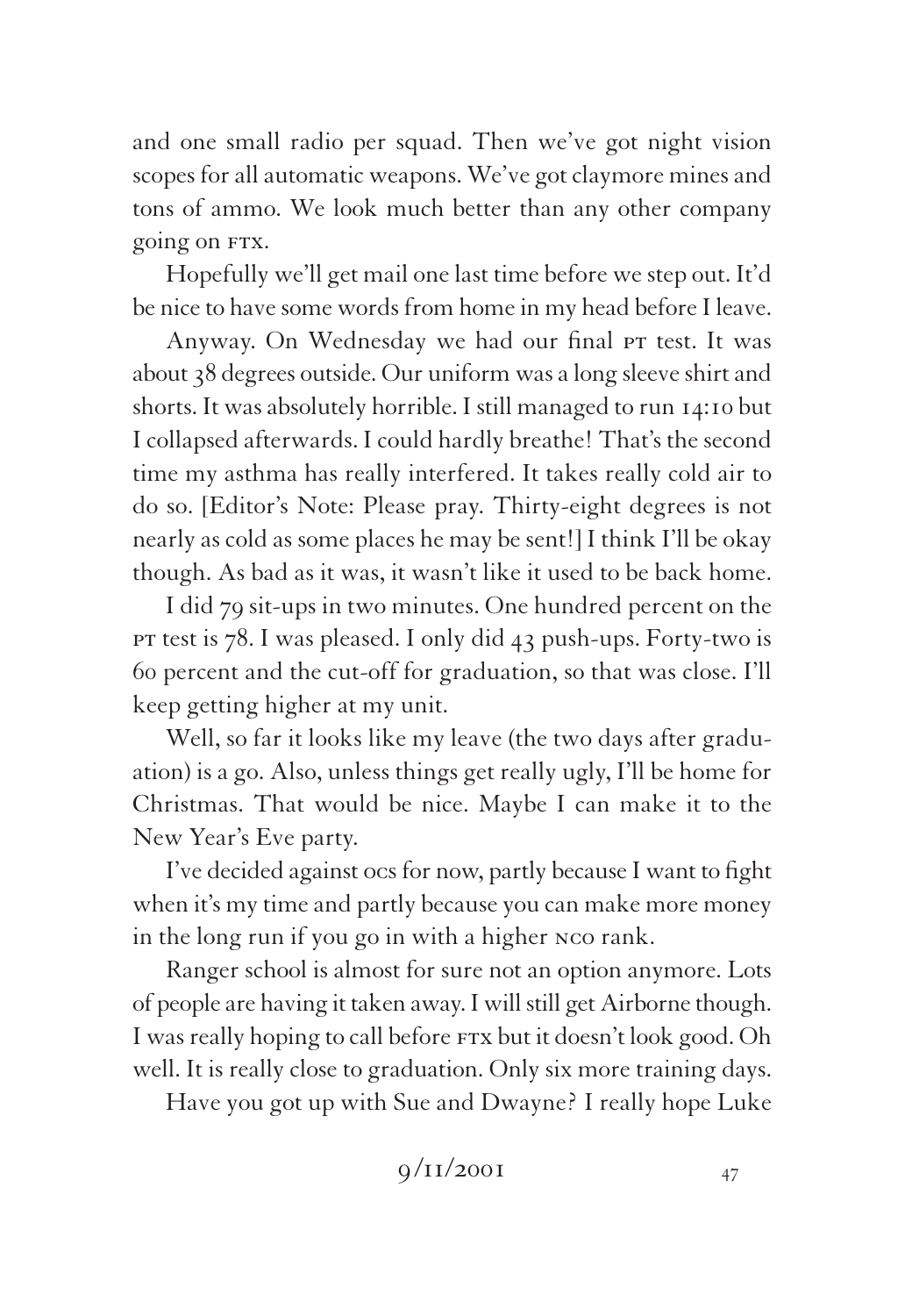comes down on the  $12<sup>th</sup>$ . Let my friends know anyone is welcome to come — Mellora, Nicole, whoever can come. Relatives too!  $\sim$ IB



Email from Maggie dated October 17, 2001

## Hi All,

He did it! He really really did it! Just a note to let you know that Bob, Tyler, and I got back late last night from Ft. Benning, Georgia. We had a great time with JB. I'll give you a rundown of our days.

Thursday: After making our way through the security check where our truck was inspected, we followed the security checkpoints guarded by soldiers and barbed wire to JB's building. We then sat in a large classroom and listened to a lieutenant. Colonel explain a little about the last 14 weeks of training. They showed a video of some of the things the guys had done. (All guys — no women in the infantry!) He remarked that this overflowing roomful of parents and friends was the largest he'd had at a parent's day event. I'm sure everyone had the events of 9/11 on their minds.

Diane Gorman and her two sons, who are now stationed in Alabama, met us and were able to watch the ceremony with us. It was great having special friends to share it with!

Then we went outside and sat in bleachers as they began the "Turning Blue" ceremony. This is when they get the Infantryman's Blue Cord on their shoulder. Bob was able to place it there. He was the first to spot JB — standing tall in the back. I hardly recognized him. Then the soldiers were released on a pass

from basic to baghdad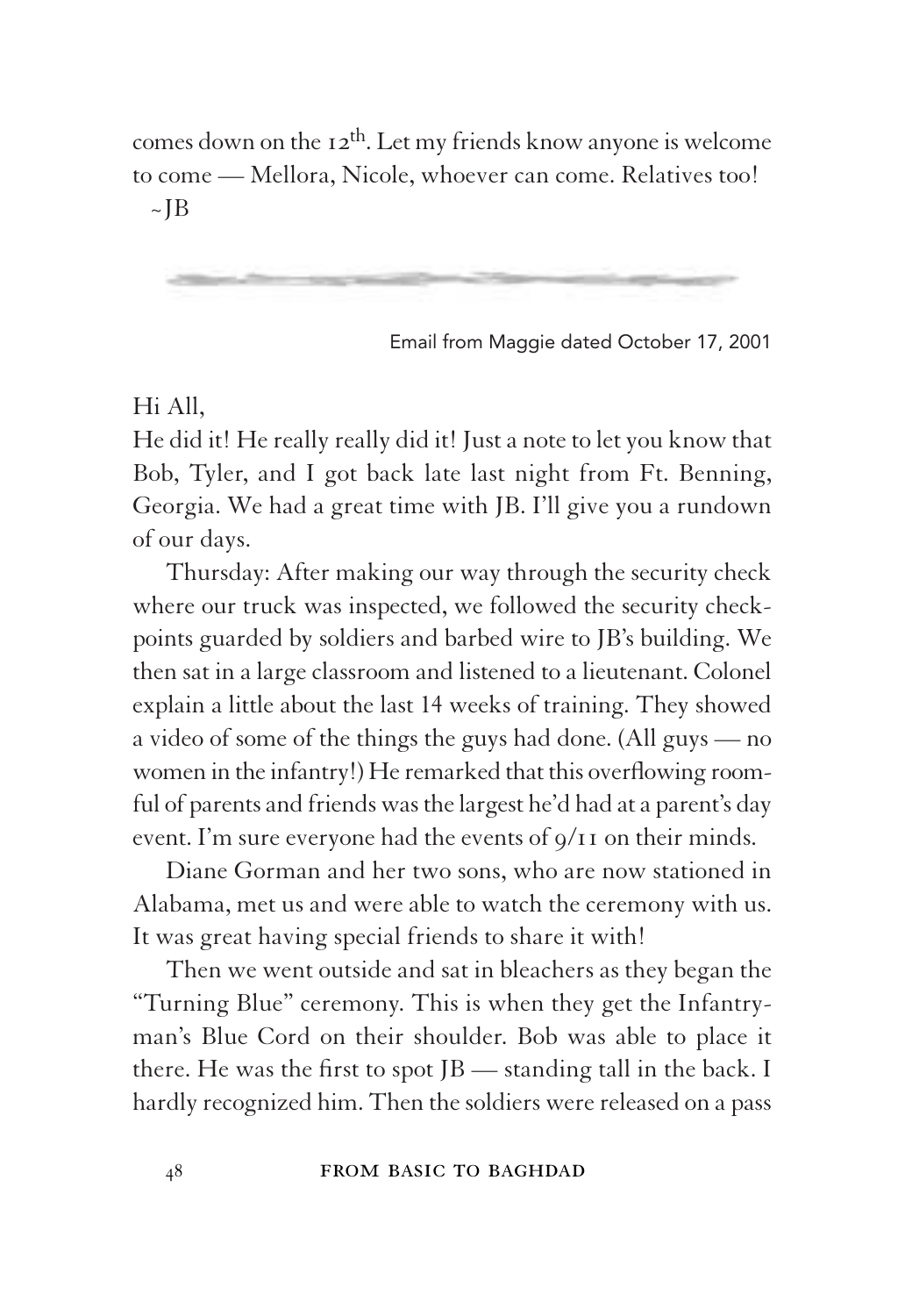until 8 p.m. that night. It was so amazing to see him standing there in his uniform — taller, tanner, and more fit and serious than before.

On our way out of the barracks we had to stop at the px so he could buy something. He hopped back in the car with a large bag of M&M's! (We hadn't brought any of the food on base because we were told they would be searching cars and we needed to make it as easy as possible by having an empty car — which we did!)

We went directly out to lunch at Macon Road Bar-b-Cue (Thanks Stephanie and Andy!) and enjoyed a big meal. From the time we picked him up until we brought him back, JB ate almost nonstop.) Then we went back to the hotel and he happily put on his "civvies" and began eagerly going through all the goodies from home. He was excited to see the homemade treats from Janice and Linda and he dug right into them. He opened his graduation presents — books from us, money, and a really cool knife from Me-Ma and George. Next on his list was a trip to Wal-Mart where he was able to pick out his birthday present from us. (A Game Boy Advance was his choice.)

Back at the hotel room we talked and he ate and we talked and he ate. Dinner was pizza delivered and then it was time to head back to the barracks.

Graduation on Friday was awesome. Dwayne and Susan Williams, great buddies for many years and surrogate parents to the boys, made the trip from Atlanta. We sat in the bleachers on the parade grounds and waited while the band played. Then we heard what sounded like a bunch of bombs going off. There were smoke bombs and flares, music blasts, and then a Bradley armored personal carrier (to me it was a tank) came roaring out of the woods. Out jumped a bunch of soldiers in combat uniforms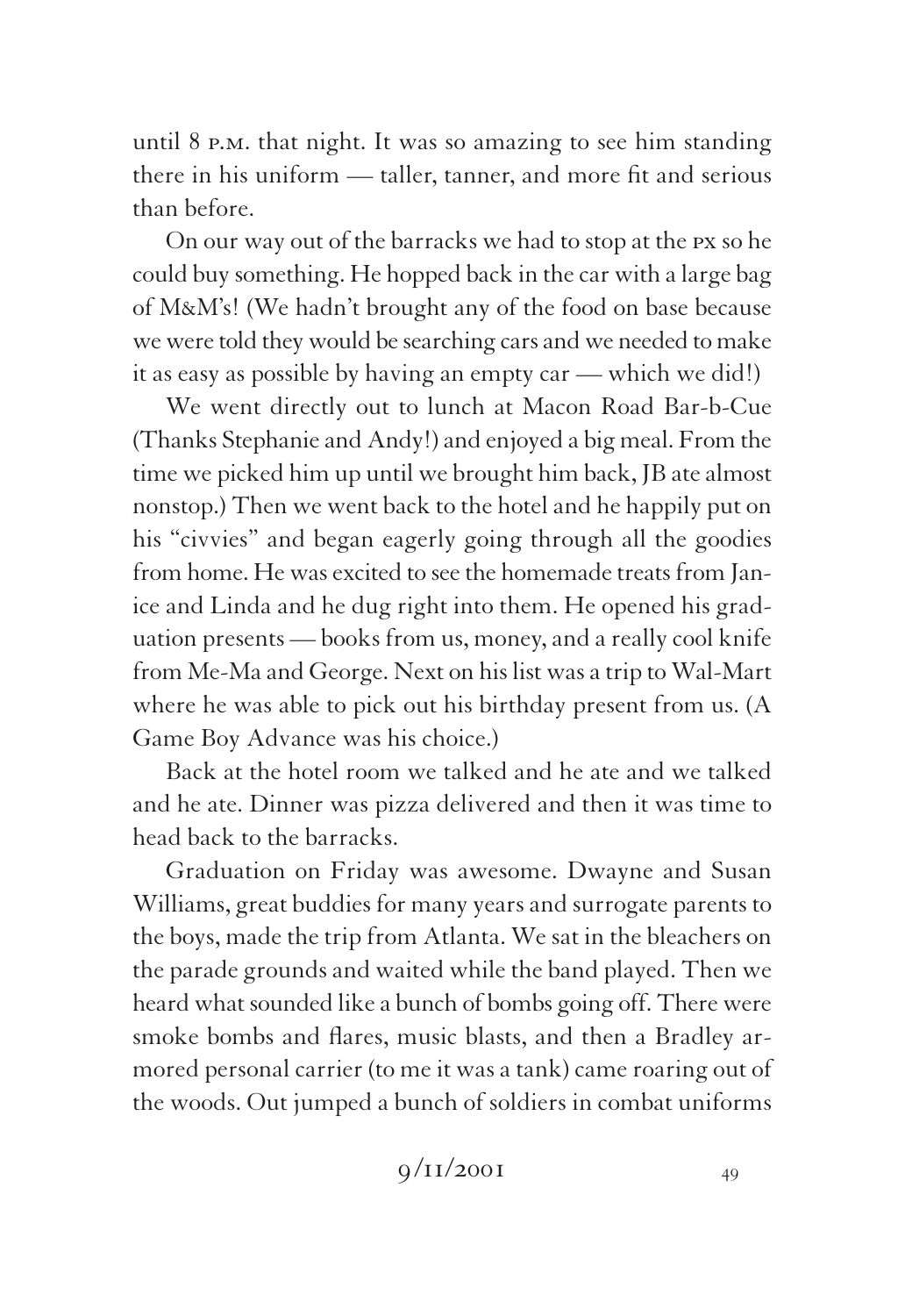and weapons. They did maneuvers across the field, the Bradley roared across the field and did a wheelie, then they all jumped back in and went flying back into the woods. Way cool!

Then there were the speeches. The band played, and then the second Battalion marched onto the field and were officially graduated. They marched off to the side and we were allowed fifteen minutes with him. Next we sat and waited a really long time while JB was "outprocessed." Turns out there is a waiting list for the waiting list for airborne school, and instead of going right there they have to hang out here in the barracks for a few more days. So all the stuff they packed up has to be put back.

Anyway, we then had JB until Sunday at 5:00 p.m. We spent a lot of time eating, meeting up with his friends and their families at, oddly enough, restaurants and malls with food courts. We also played lots of games with Sue and Dwayne, talking and eating some more. Unfortunately for the rest of us, only JB can manage to eat like that and not show it...We played Scrabble and Acquire and Masterpiece and talked and talked and ate some more. We also went to the Infantryman's Museum on base, which the guys thought was really cool. I was having back and leg trouble and spent that time recouping, asleep in the truck. JB also managed to get some time in at a music store and a hobby shop. Sunday he wanted to go to church so we found a pca church and went. The message was solid, but the music was, let's say, really old fashioned. (To my gpc friends: after the youth group sang the one and only contemporary chorus while clapping in time to the music, the pastor did say he thought it was okay to clap!)

JB still has some regrets about joining but is very resigned to it and wants to make the best of it. He has definitely grown up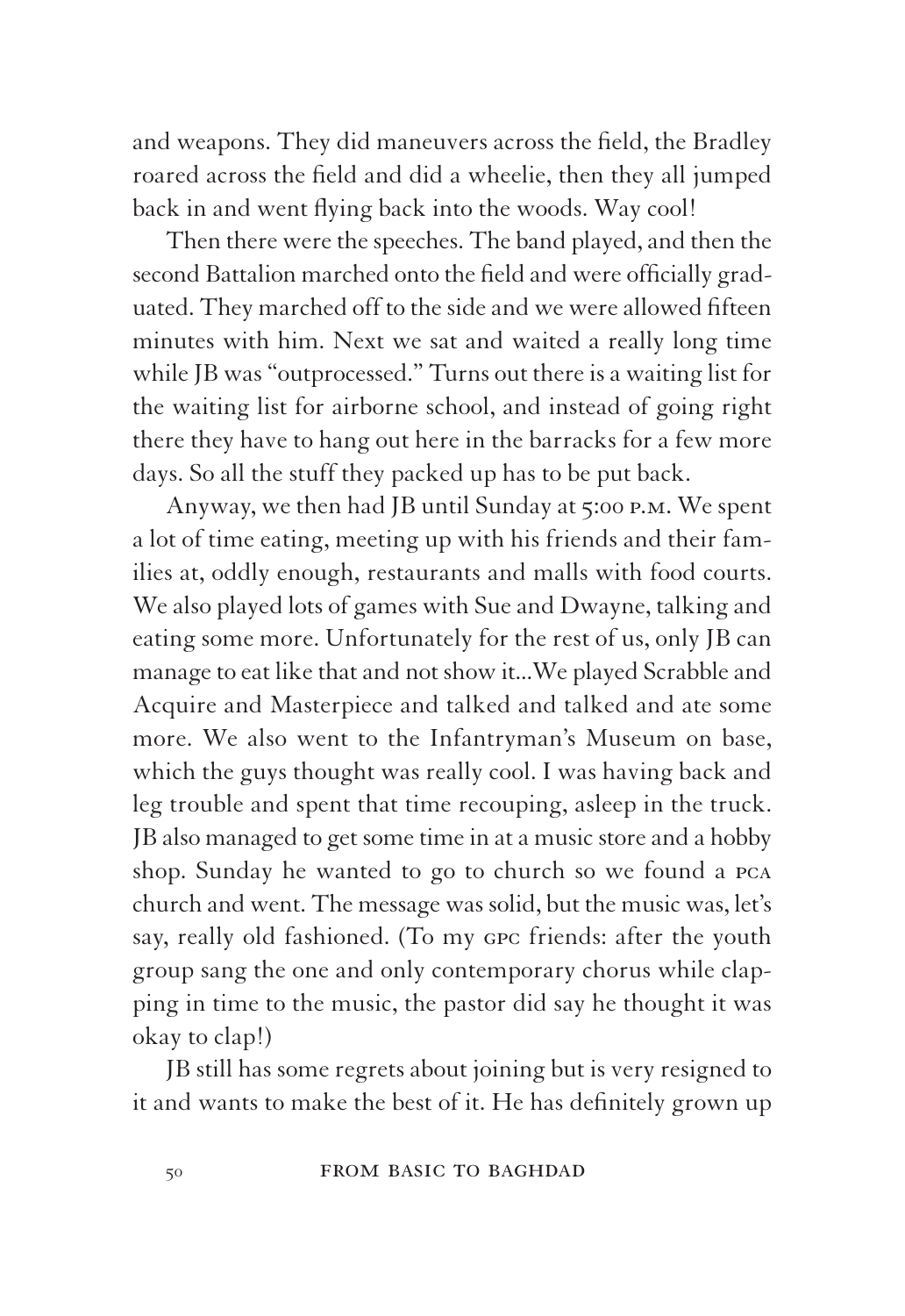a lot — although in many ways he is just the same. (For instance, he called us tonight and asked if we'd seen his wallet!)

Many guys in his battalion were sent on to bases where they will be deployed to Korea or to "somewhere in Asia." He and his friends and about two dozen other guys are going to airborne school first. After that he will find out where he will be stationed. He's pretty much decided not to go for Rangers. After hearing first hand what he's already been through I can't say I blame him. He just isn't a Ranger kind of guy. [Author's Note: There's a saying in the army: there are smart soldiers, and there are strong soldiers, and each of them can get the job done.] There are several specialties that appeal to him but unfortunately since he isn't going on to Rangers he is stuck with infantry for two years. After that he can try and change. I asked what his specialty was and he said, "11 Bravo." That means straight-legged infantry. In other words, he is the infantry of the infantry, the grunt of the grunts. His specialty will be walking. But he figures God has him there for a purpose, and he is okay with that.

He called tonight since he was allowed to — he'd only had two phone passes the whole 14 weeks of training. (BTW, most only go 9 weeks, infantry however goes for 14.) He'd been limping the whole weekend we were with him and he went yesterday and had his leg checked out. Seems he's pulled a flexor muscle in his hip or something like that. They gave him orders to have no PT for a week. Normally that would be good, but he's already had no PT for one week and says he's getting out of shape. Two, tomorrow is the PT test to see if you can go on to airborne. If he doesn't take it, who knows how long he'll have to wait for another chance. So he plans on taking it and asks for prayer that he'll pass it and not further damage his leg.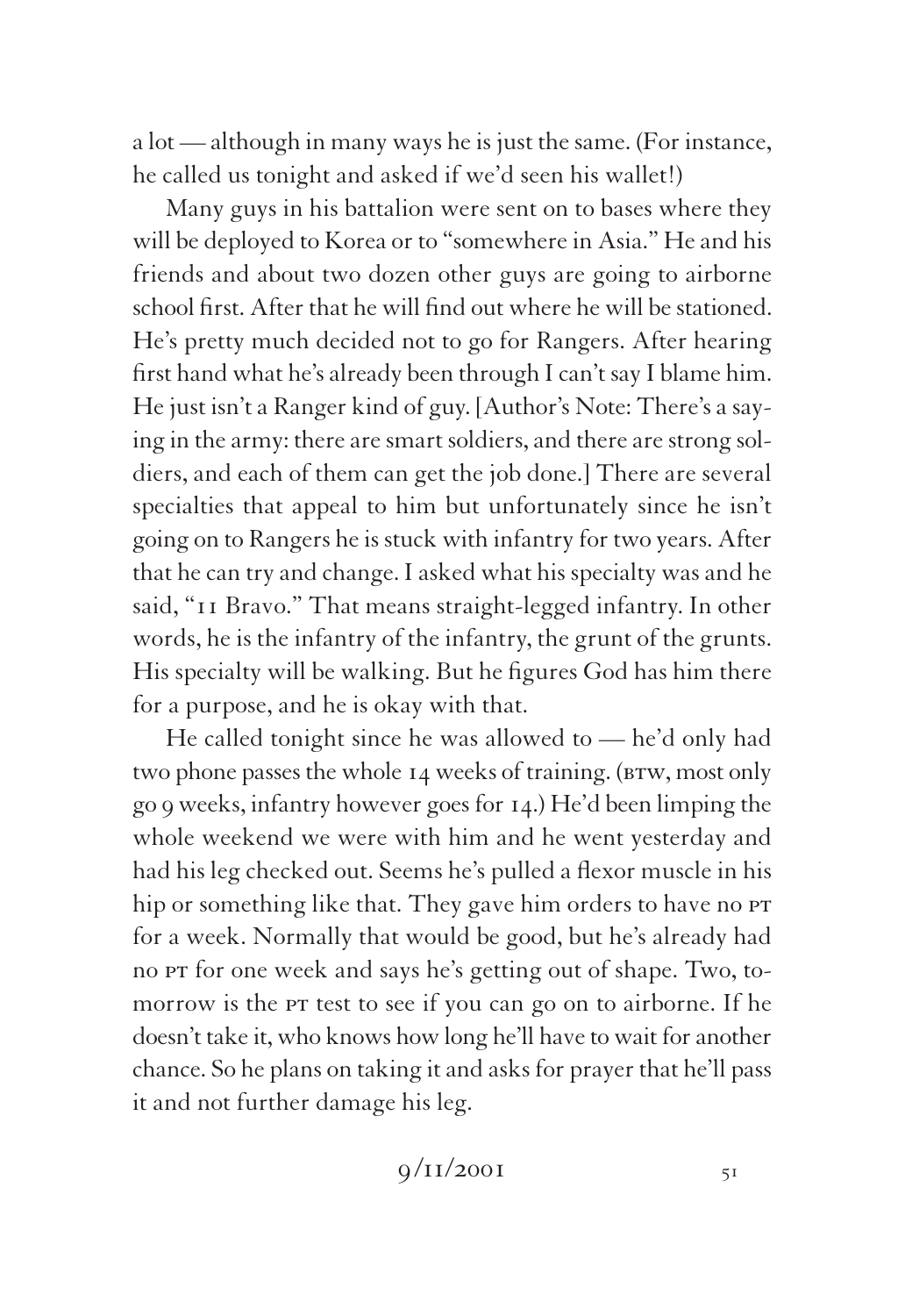If he passes tomorrow, he'll go to airborne holding for about a week and then will start airborne school (still at Ft. Benning). School lasts three weeks. After that he should know where he'll be assigned next. Then he's supposed to get two weeks to go to his hometown and work part-time with his recruiter. ("Thank you for finishing basic, here's your perk: two weeks of light duty while being at home.") Then he has 10 days leave coming. If all works out, he may get this time in December and be home for Christmas. That would be great!

After listening to the officers there, other soldiers, and JB himself, I realize the whole thing was a lot harder than I even dreamed. Bob and I are so thankful to each of you for your prayers, cards, letters, and encouragement both to him and to us during the last four months. The 10 pounds of mail he received really helped keep him going. He told us he received the second most mail of anyone of the 50 guys in his barracks!! He said it was the letters he looked forward to almost as much — and sometimes more than — chow time!

He has no address right now. When he does, I'll pass it on. But even though you can't write, please continue your prayers on his behalf. Spiritually, he is doing better, but he freely admits he isn't doing much Bible reading or having much prayer time. He knows he needs to but...So if you think of it, pray he continues to grow in the understanding and love of the Lord. Bob and I are sure it was prayer warriors that really made the difference these last months. We have seen such positive changes in our son and pray that God will continue to do a good work in him. Thank you all!

We'll let you know what happens with airborne school when

from basic to baghdad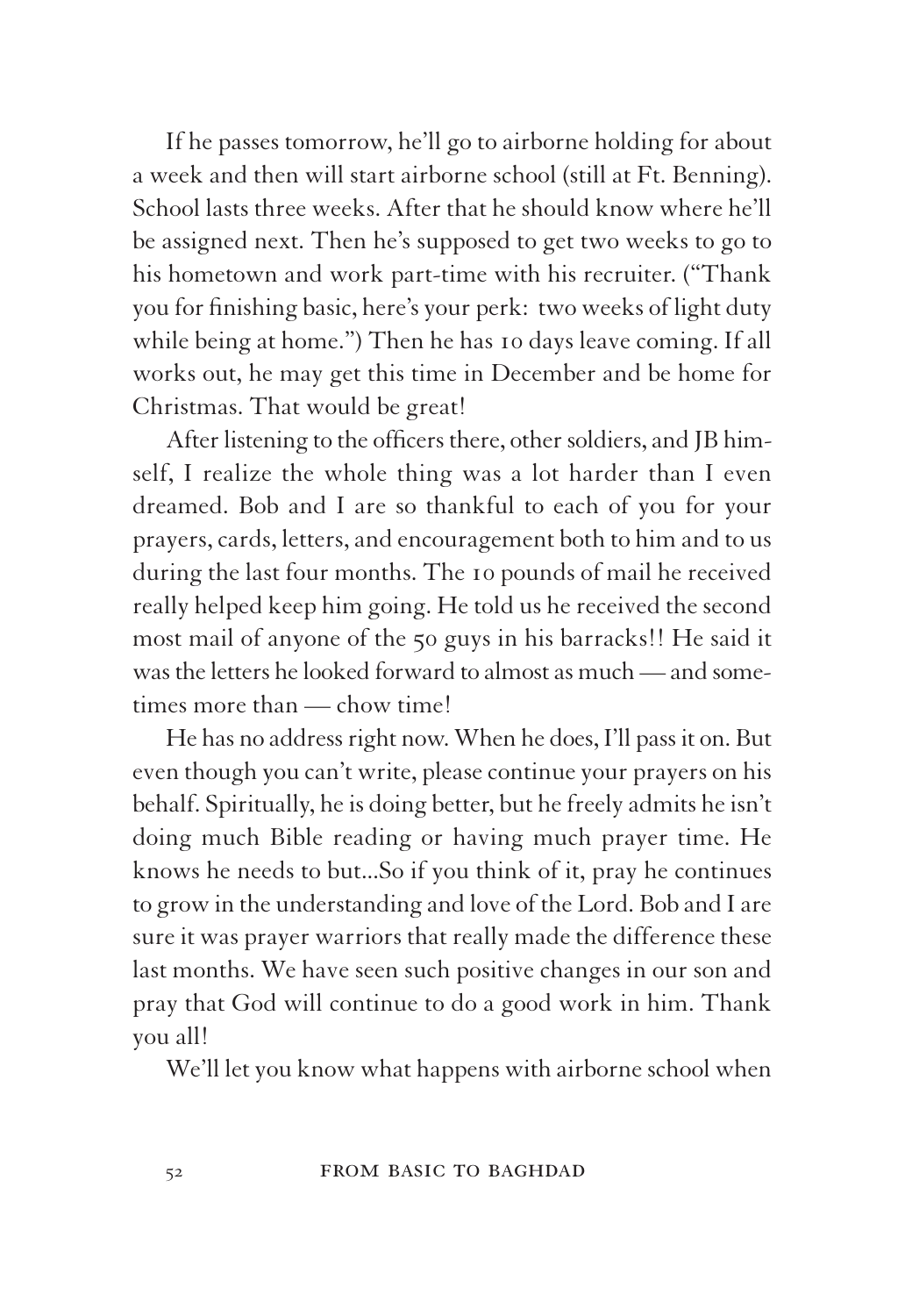we know. Bob is going to scan in some graduation pictures and email them when he gets a chance.

P.S. I have to tell you — he did finally get boots — two weeks before graduation! They were a size 11. He wears an 8<sup>1</sup>/2. But right at the end they were allowed to exchange any uniforms for different sizes. (Most of the guys lost weight and needed smaller pants.) JB was the only one to exchange his boots. He said he didn't say a word, leaving the supply sergeant wondering....

~Maggie Hogan



Letter from JB dated January 8, 2002

Dear Everybody,

As you know I joined the army in June. I have completed basic training at Ft. Benning, Georgia, and have become a qualified infantryman. (I'm the man with the gun who ties up the loose ends after the air force is done with their special effects displays.)

After BCT I was training at the airborne school hoping to earn my Jump Wings and be qualified to hurtle my body out of an aircraft cruising 150 mph at 1250 feet, suspended by some canvas and a few bits of string. (This is worth promotion points — not to be confused with IQ points. We're jumping out of a perfectly good airplane here people!)

However, I developed shin splints, which progressed into two stress fractures in my right leg during the runs at the school. This made it impossible to complete the training. (It also hurt like

$$
9/I1/2001 \qquad \qquad 53
$$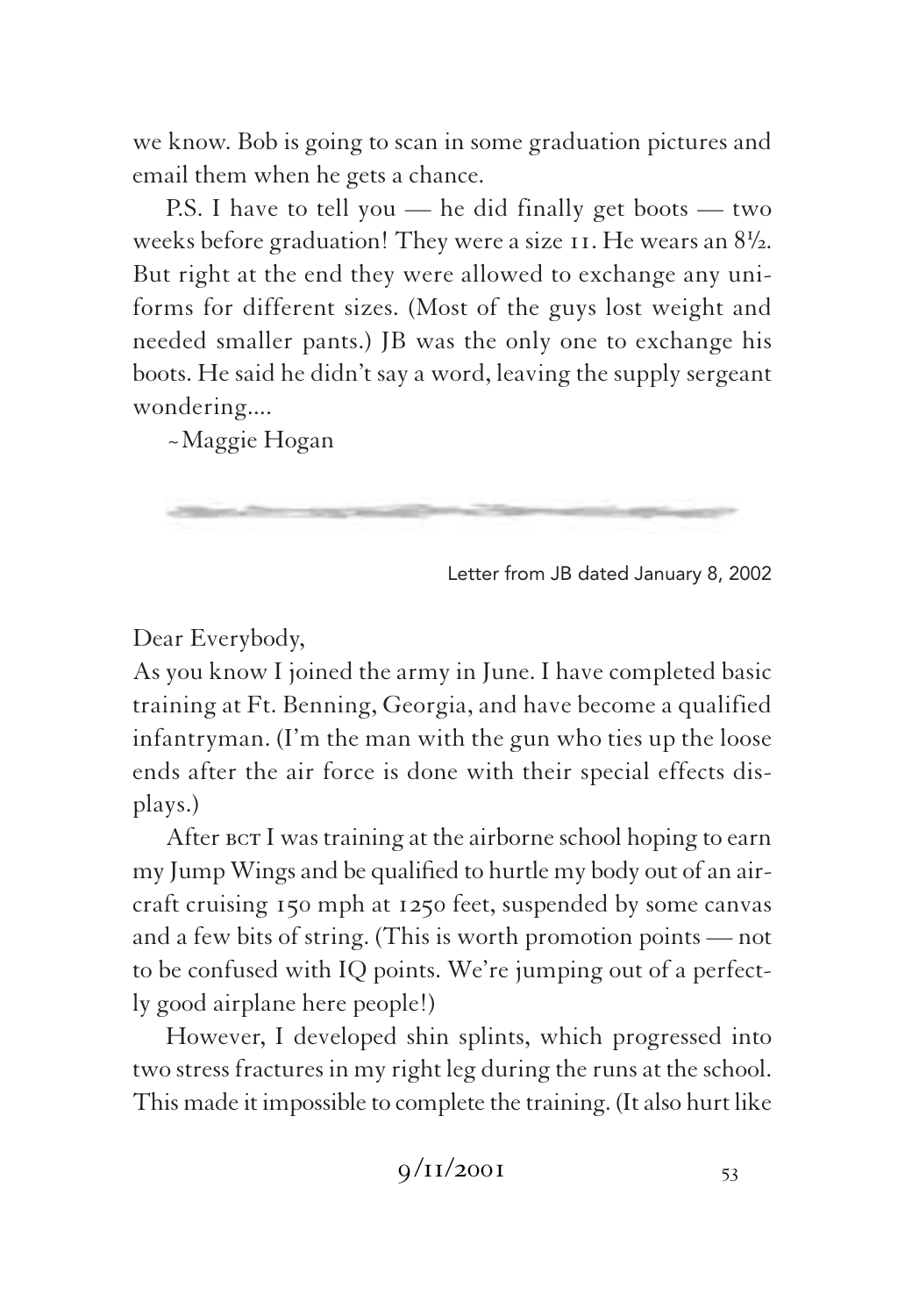heck!) I was then shuffled over to worldwide holdover awaiting orders to anywhere in the world.

As irony would have it, I received orders to stay right here at Ft. Benning. I am assigned to a mechanized infantry unit, which means I'll be riding in the back of a BFV (Bradley fighting vehicle), hoping it doesn't stop. When it stops, you have to jump out and start shooting. Also, you have to do a ton of maintenance and mechanical work on it but it, also means you don't have to walk places.

I am looking forward to being fully healed and getting back to work. I am excited to finally start doing "real" army stuff. It should be fun.

Please continue to pray for me as I really have no idea what I'm getting into. Your letters have meant a lot to me and once I get an address and my computer I can resume correspondence with you. I look forward to hearing from everybody.

 $\sim$  JB